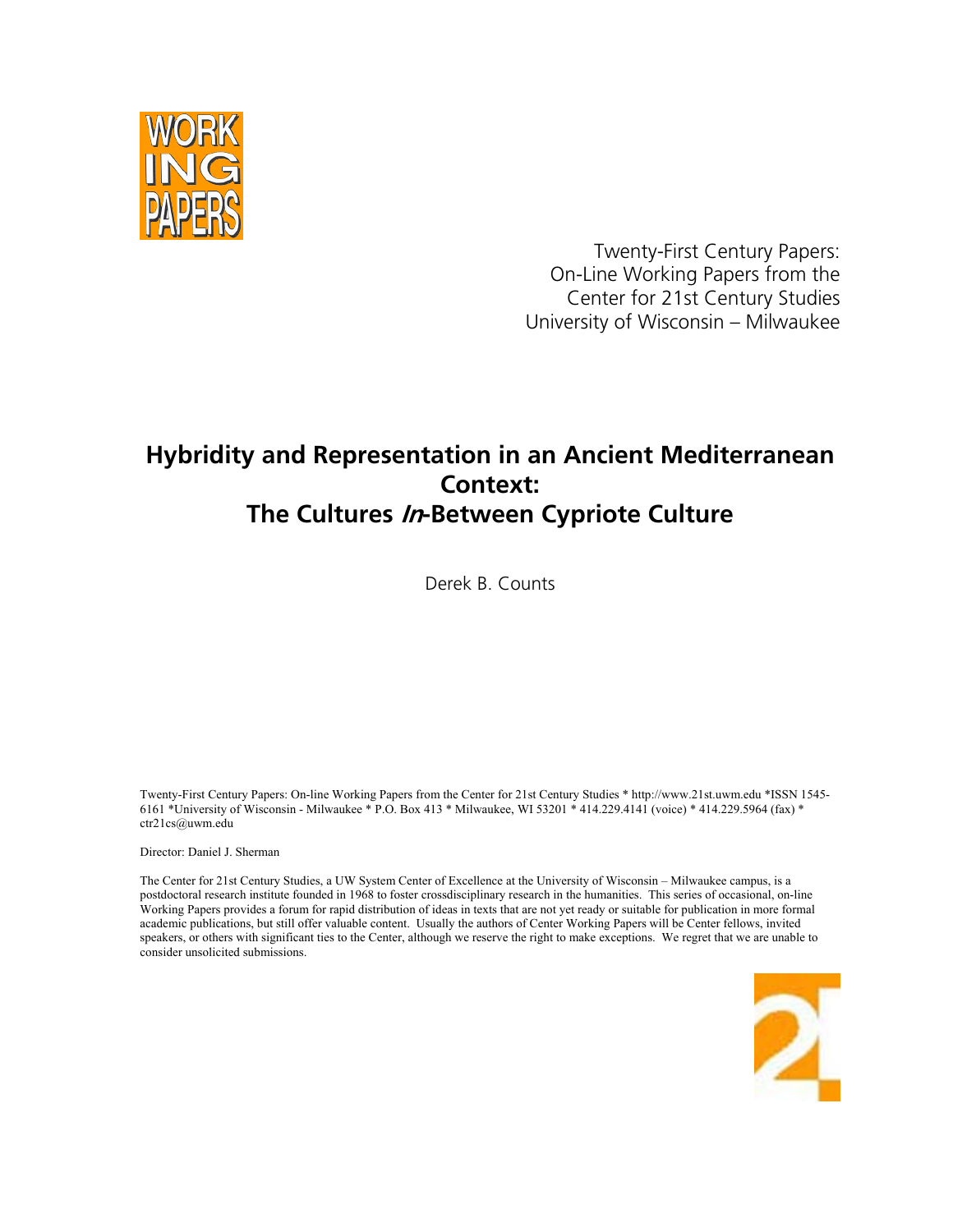

# **Hybridity and Representation in an Ancient Mediterranean Context:**

# **The Cultures In-Between Cypriote Culture**

Derek B. Counts dbc@uwm.edu

Department of Art History University of Wisconsin-Milwaukee

Twenty-First Century Papers: On-Line Working Papers from the The Center for 21st Century Studies

University of Wisconsin – Milwaukee

Number 7 March 2006

© Copyright 2006 by the Center for 21st Century Studies all rights reserved

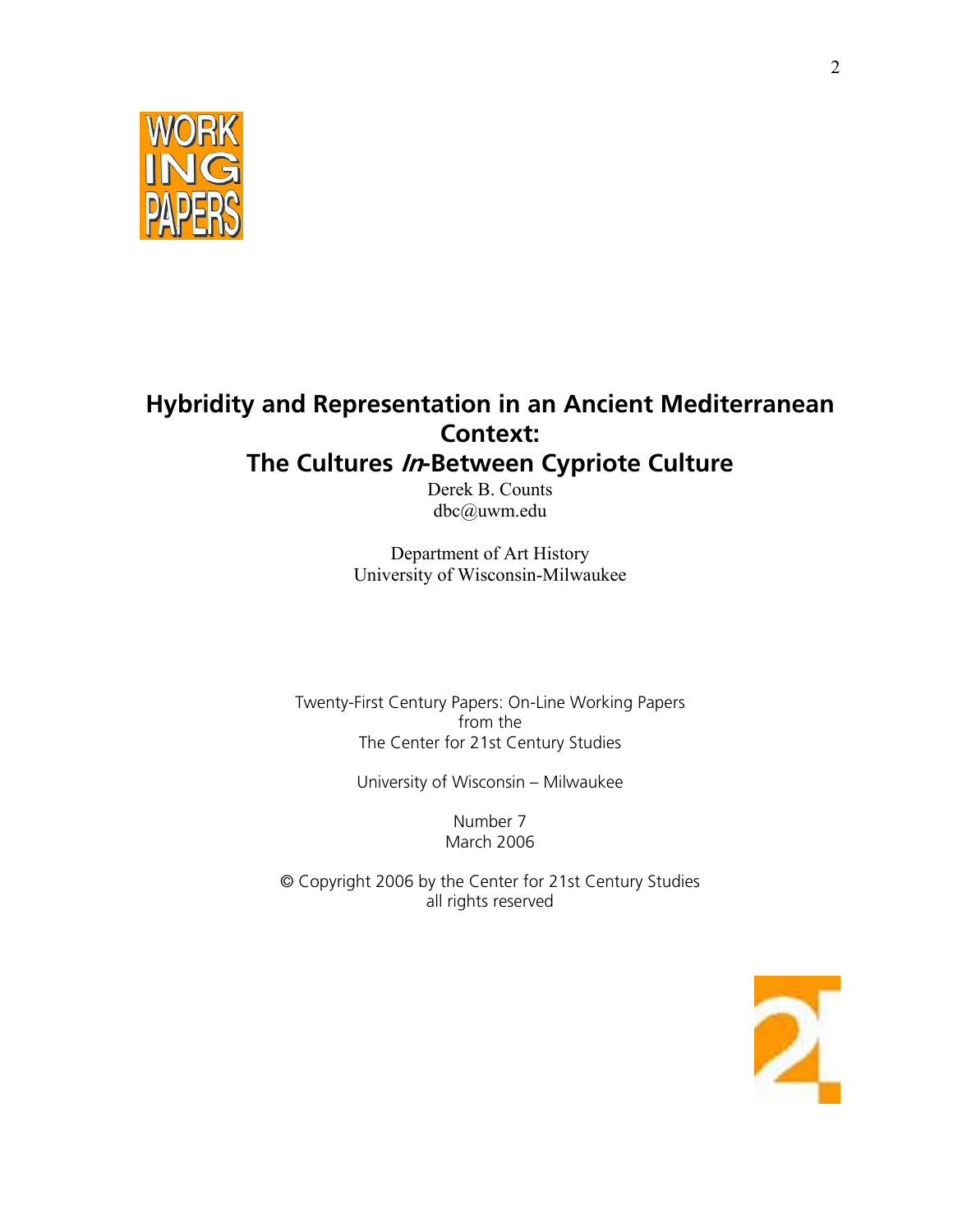*The following brief contribution represents an attempt to tease out the theoretical framework of a larger project in which I am currently engaged that focuses on the iconography and function of the principal male divinity worshipped in the sanctuaries of ancient Cyprus during the first millennium B.C.E. In particular, I am examining the role of religious cult in the creation of communal identity, as well as the relationship between cult and ethnicity in the formation of communities across the religious landscape of Cyprus during this period. More specifically, I have isolated a series of male divine statues dedicated by worshippers in sanctuaries throughout the island; these images represent hybrid forms that are clearly the products of the recombination of existing cultural (and cultic) traditions present among the diverse communities of ancient Cyprus and the broader Mediterranean region during this period. The complexity of cultural exchange witnessed in the archaeological record of ancient Cyprus and its impact on the iconographical repertoire of divine images led me to search for a more nuanced theoretical model within which to interrogate the intersection of art and difference in an ancient contact zone. The subtleties of postcolonial theory, especially within the broader discourse of social responses to difference, have provided a surprisingly compatible 'toolkit' for studying ancient Cypriote cultural interactions and artistic production.* 

*The foundations of this essay took form during my tenure as a Fellow at the Center for 21st Century Studies (University of Wisconsin-Milwaukee) in 2004-2005. The Center's research theme for that period, "Geographies of Difference," as played out in the internal dialogue of Center fellows, as well as the full program of invited speakers, proved to be an intellectual catalyst for my own thinking about concepts of culture and difference in the ancient world. Contemporary critiques of postcolonial encounters and the creation of hybrid forms and new identities appeared as common threads in many of the Center's activities. As I investigated the range of contemporary intellectual responses to postcolonial theory, I began to see the potential viability of such a framework for approaching the productive capacity of culture contact in the ancient world. Likewise, pioneering work in postcolonial theory by several scholars in my own field (referenced in the text below) provided much needed comparanda for the application of postcolonial theory to the archaeologies of religion, difference, and identity in ancient Cyprus. The following essay is a "work-in-progress" and thus carries with it all of the customary apologetics; it is my hope, however, that through an interdisciplinary forum such the Center's Working Paper series, I can obtain some feedback that will allow me to refine my thinking about hybridity and difference in its modern and ancient contexts.\**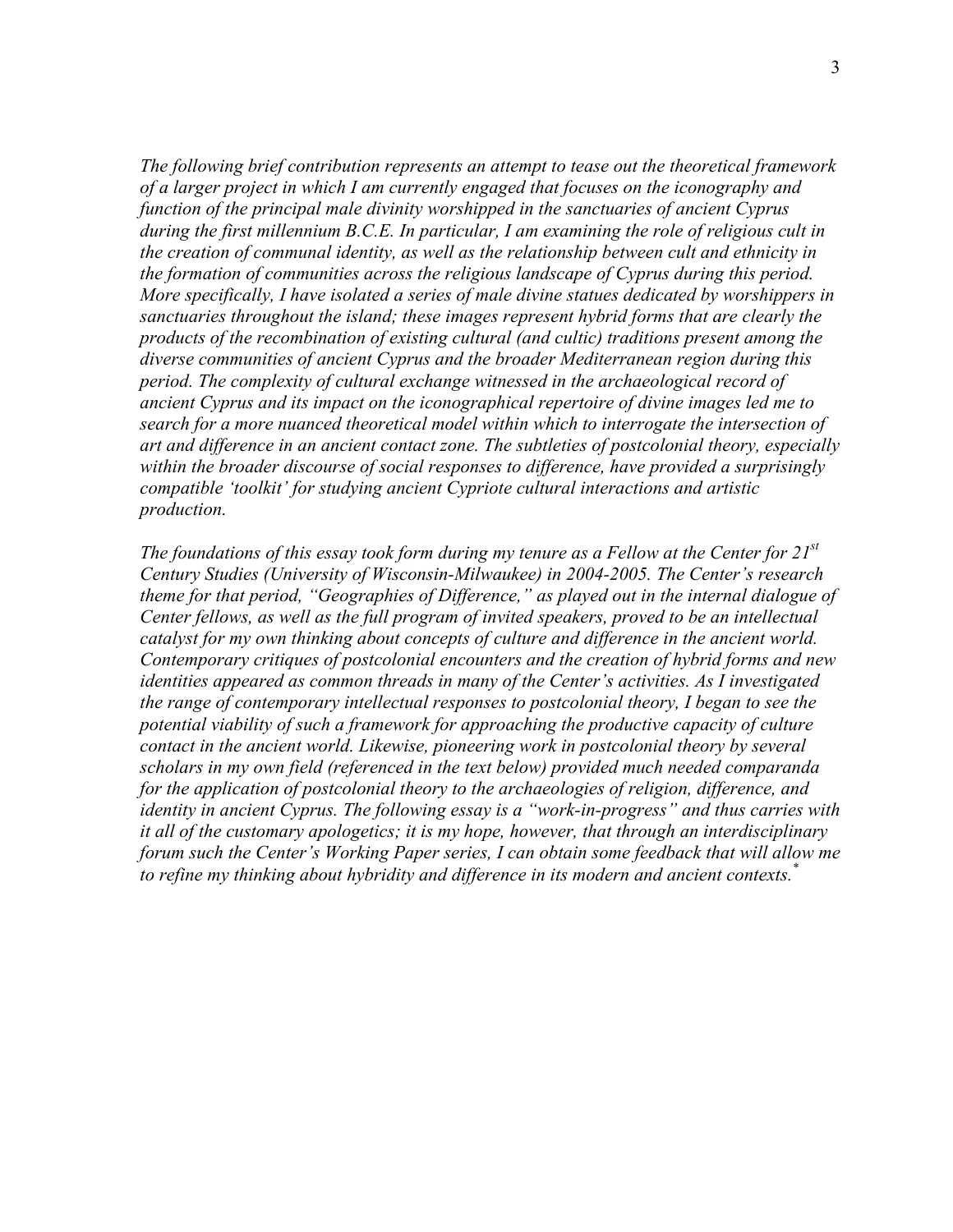## **"Ancient Globalization"?: Limits and Liabilities**

In a recent article discussing the restlessness of cultural boundaries in the modern world, Jan Nederveen Pieterse provides a thought-provoking characterization of cultural complexity witnessed through the lens of contemporary globalization:

An English Princess with an Egyptian boyfriend, uses a Norwegian telephone, crashes in a French tunnel in a German car with a Dutch engine, driven by a Belgian driver, who was high on Scotch whiskey, followed closely by Italian Paparazzi on Japanese motorcycles, is treated by an American doctor, assisted by Filipino paramedical staff, using Brazilian medicine, and dies.<sup>1</sup>

In the context of the twenty-first century, as advances in cyber communication and information technology and the economic—even socio-political—interventions of NGOs continue to feed the myth of a "global community," Nederveen Pieterse's reflection on what he characterizes as the current "mixing of cultural elements across places and identities" is perhaps not so surprising. $^{2}$ 

But to what extent can the ancient Mediterranean be studied as a global community? As scholars have often noted, many of the recognized mechanisms of modern globalization find their roots in ancient practices of trade and exchange; thus, we often talk about periods of "internationalism" or "cultural koinai" across the Mediterranean basin.<sup>3</sup> Such a concept is deeply embedded in the archaeological literature of the last several decades, which has sought to interrogate cultural diversity and reconstruct the Mediterranean as a patchwork quilt of distinct units sewn together through trade and exchange, colonization, and domination. The recognition of cultural difference and interaction within a Mediterranean context has certainly produced positive results. In many cases, however, this same approach has exposed various essentializing trends that still treat culture contact as a linear process of diffusion and reception, export and import. Too often, the recognition of cultural influence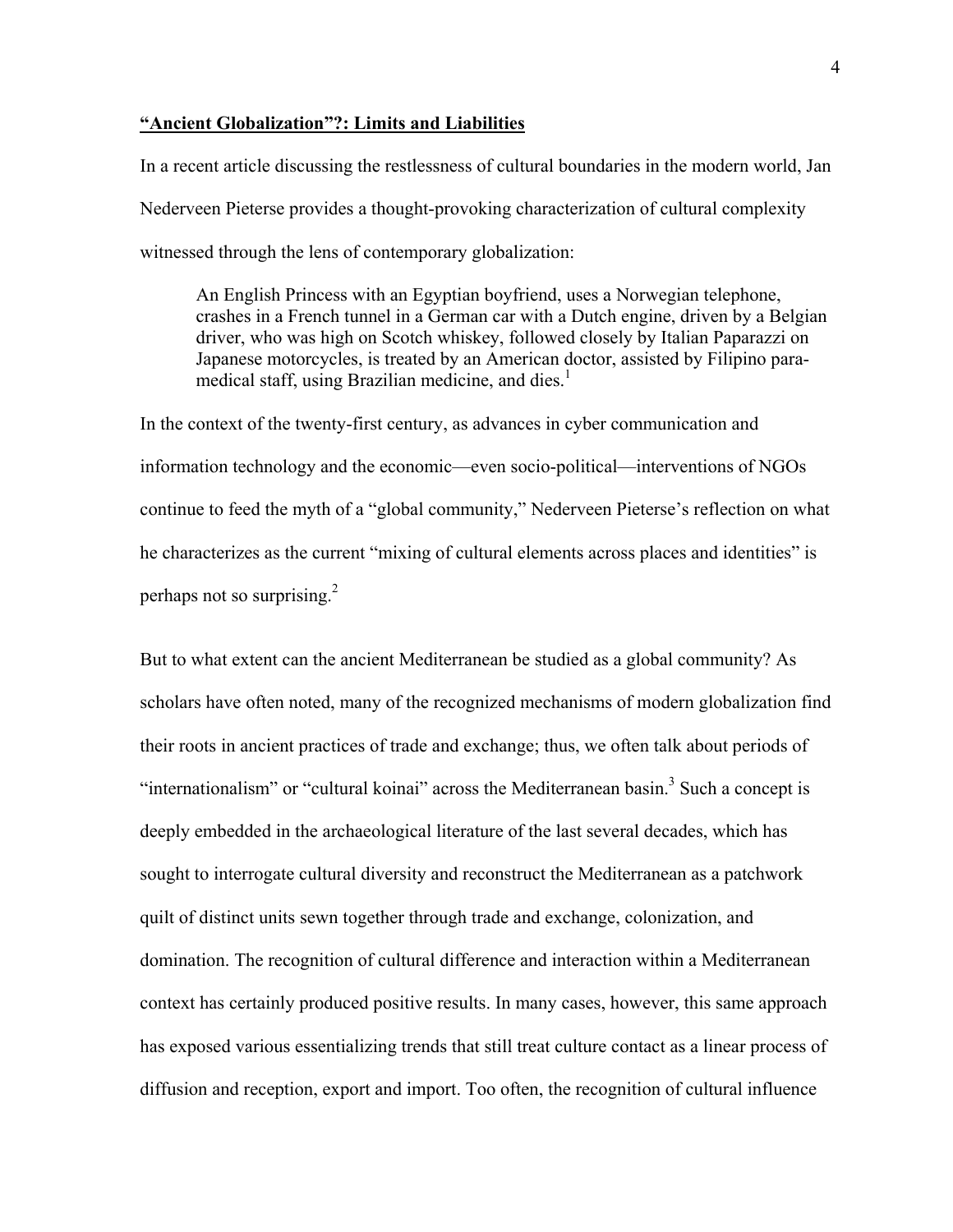assumes a purity of source or a coherence of meaning that is thin at best.<sup>4</sup> In other words, studies of our Mediterranean quilt have all too often privileged the bounded divisions of each patch, and not the seam in-between that binds them together. It is true that the "End of the Mediterranean" and the on-going debates regarding its usefulness as a tangible or even intelligible unit of study, have moved to the forefront of recent scholarship. The work of Peregrine Horden and Nicholas Purcell, as well as the essays in Bernard Knapp and Emma Blake's 2005 volume on Mediterranean prehistory are but two examples.<sup>5</sup> The value (and burden) of questioning the concepts of culture, difference, and boundaries within a system as large and volatile as the Mediterranean is clear; but it seems equally clear, as Knapp and Blake suggest, that such studies are perhaps only meaningful (or even possible) when more specialized research can be integrated and contextualized within this larger framework.<sup>6</sup>

With this in mind and in the context of a "working paper" series that seeks to promote dialogues across the disciplines, I would thus like to reduce our scale to a much smaller unit – the island of Cyprus during the first millennium B.C. – and try to build a theoretical model for problematizing the concept of culture in a place often described as a "bridge" or "crossroads" where the cultures of the Mediterranean converge. In the search for a more sophisticated approach to cultural contact, negotiation, and the social responses to difference, Cyprus offers an ideal laboratory. Situated at an intersection of ancient Mediterranean trade and contact, the island of Cyprus possesses an exciting and incredibly diverse archaeological record (**Figure 1**, following the text).

Contact with Greece, Anatolia, the Near East, and Egypt guaranteed a constant movement of art, ideas, and people to and from the island. Likewise, archaeological and historical evidence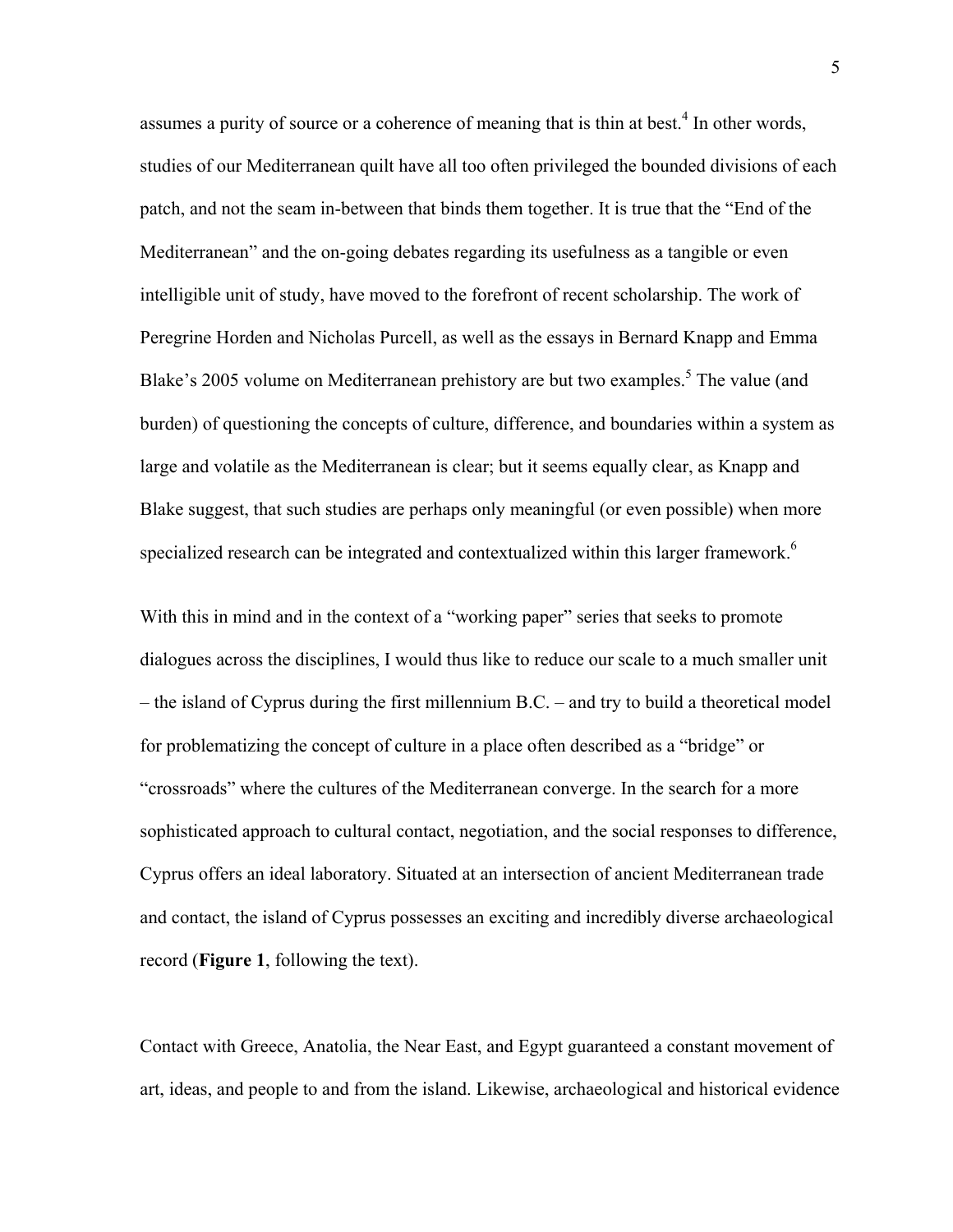points to constant exposure to extra-insular elements throughout the island's long and rather chaotic history. In particular, the first half of the first millennium B.C.E. (ca. 1000-500 B.C.E.) witnesses a series of defining moments in the maturation of Cypriote cultural identity.<sup>7</sup> It is at the beginning of this period, in eleventh or perhaps the tenth century B.C.E., that the social and political organization of the island is compartmentalized into a group of autonomous city-kingdoms under the authority of a centralized monarch. While the exact date of the formation of these kingdoms is by no means secure, there is little doubt that by the Archaic period (ca. 750-475 B.C.E.), the physical landscape of Cyprus had been effectively divided into separate, autonomous kingdoms; the map illustrated here developed by David Rupp represents an attempt, albeit purely hypothetical, to sketch out the boundaries of these states during the Archaic period (**Figure 2**).<sup>8</sup> Not surprisingly, in light of the rich variety of material excavated in the tombs and sanctuaries of these cities, the ethnic identity of the communities subsumed by these political divisions has often been emphasized. The evidence, primarily in the form of inscriptions, has been marshaled to reveal population diversity among the Cypriote city-kingdoms and their environs. In general, scholars have isolated three communities inhabiting Cyprus during this period: Greeks, Phoenicians, and an indigenous population referred to as "Eteocypriote."<sup>9</sup> Most scholars argue that at least two separate waves of colonization lie at the foundation of this socio-political organization characteristic of the Archaic period. The first involves the introduction of Greek-speaking peoples sometime during the transition from the Bronze age to the Iron age on Cyprus (in the eleventh century B.C.E.), the second wave is traditionally placed within the ninth century B.C.E. when Phoenician settlers establish themselves at the site of Kition on the southern coast of the island. Evidence for the third community, the so-called "Eteocypriote" group, is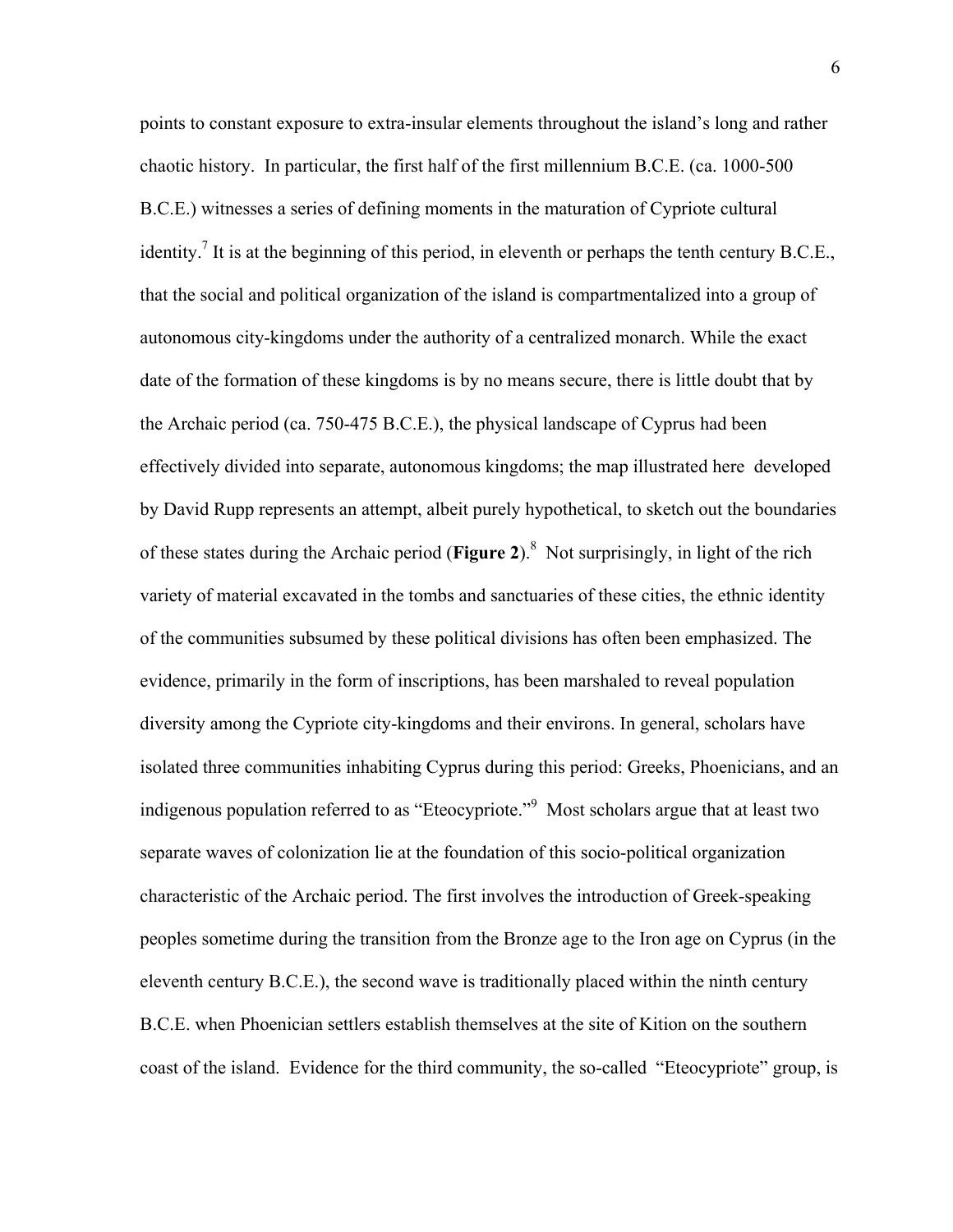solely linguistic and possibly represents a survival from the preceding prehistoric period. The difficulty in reconstructing the exact nature and extent of competing ethnicities (topographically and politically) in Cypriote material culture during this period has been well documented. At the heart of this debate is the association of certain Cypriote city-kingdoms with specific ethnic identities. For example, the kingdom of Kition has long been recognized as staging ground for Phoenician expansion across the island, which eventually led to the takeover of both the kingdoms of Idalion and Tamassos in the mid-fifth century B.C (as evidenced in royal inscriptions from Kition and other sites). Other city-kingdoms, on the other hand, have been associated with Greek (e.g., Salamis, Kourion, Marion) or Eteocypriote (e.g., Amathous) communities.

Faced with the complexities inherent in defining cultural identities in Cyprus during the first millennium B.C.E., scholarly debate since the nineteenth century has focused on the significance of the island's geographical position . Since that time, the island's history has been systematically presented as a series of foreign dominations by not only Greeks and Phoenicians, but also a host of other emerging foreign polities throughout the Mediterranean. The impact of this tradition is readily apparent in much of the archaeological literature dealing with Cyprus during the first millennium B.C.E. Take, for example, the opening remarks of Ino Nicolaou in her contribution to the international congress *Cyprus: Between Orient and Occident*. Nicolaou writes:

Cyprus due to its geographical position never ceased and never will in the future to be a "meeting place" and at the same time a "bridge" between the Orient and the Occident [sic]. In Antiquity, with which I am concerned here (Archaic-Roman period), the Cypriots never accepted passively this situation but tried always to make the best out of it and to be in constant relations with both the East and the West, the one scale of the balance, however, tipping according to the political situation prevailing in the island. For, as we know, during the Archaic period Cyprus came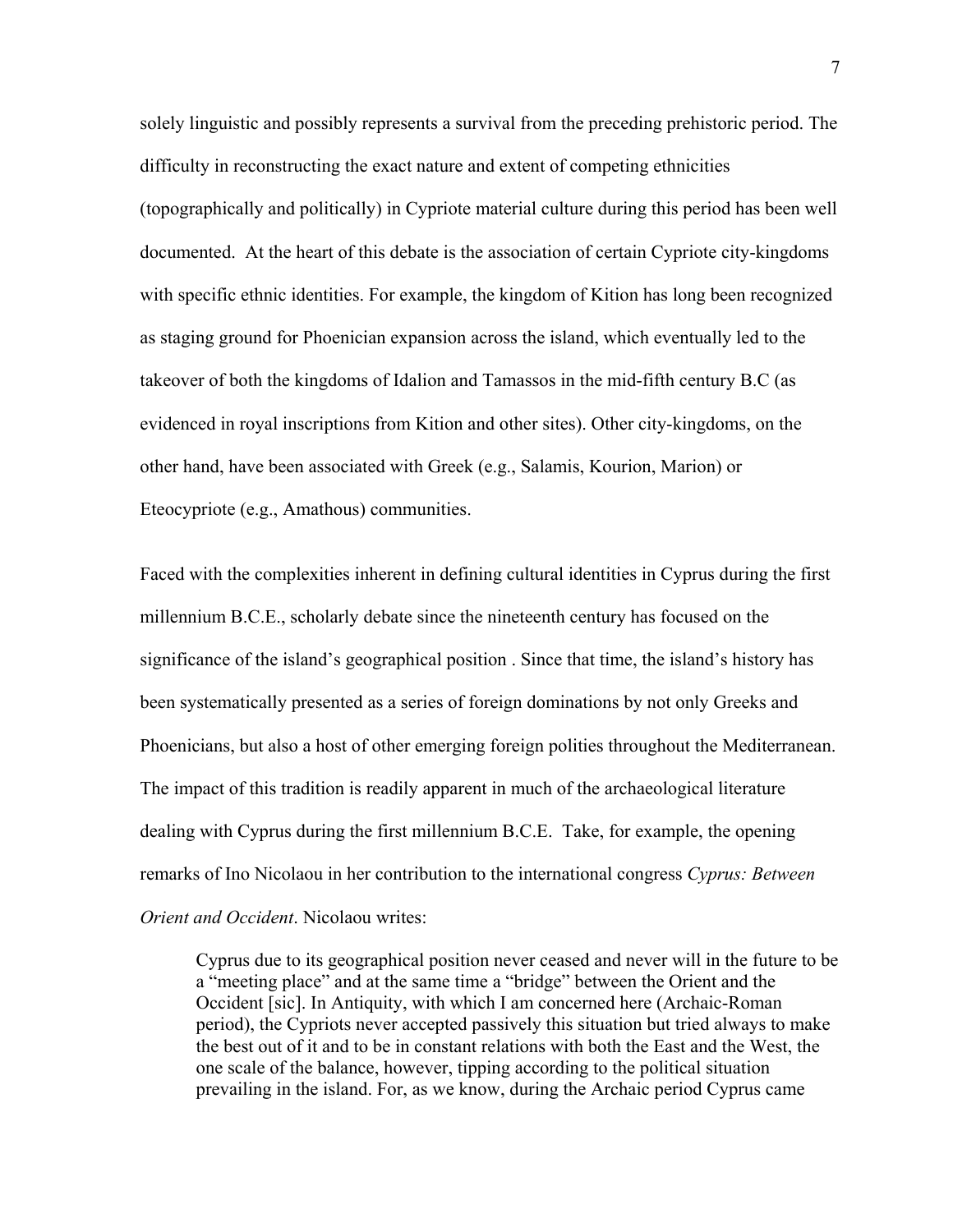under the Assyrians (709 or 707-650 B.C.). After a period of about a century of political independence (650-570 B.C.) during which the power and importance of the Cypriot Kings increased, a period which is one of the most brilliant of the Cypriot culture, Cyprus came under the Egyptians (570-525 B.C.). By the end of the Archaic period it submitted to Persia under the domination of which it remained approximately throughout the Classical period (525-333 B.C.), to be liberated by Alexander the Great (333 B.C.). After the death of Alexander in 323 B.C. and the struggles of his successors, the Ptolemies of Egypt mastered the island for almost two and a half centuries (294-58, 47-31 B.C.). All these events coincide with the Hellenistic period. From 58 B.C. to 395 A.D. Cyprus was under the Romans…Throughout all those centuries Cyprus had continuous commercial, economic, and cultural intercourse with the East and the West.<sup>10</sup>

Nicolaou's text can be taken as representative of a common narrative of ancient Cyprus that relies heavily upon the earliest syntheses of Cypriote material culture from the nineteenth century.<sup>11</sup> Such approaches were solidified by the multi-volume publication of the Swedish Cyprus Expedition.<sup>12</sup> While not always explicit, these interpretations stem from a point of view that favors the polarization of archaeological data in the face of cultural interactions on the island. Thus the manifestations of culture contact in Cyprus (e.g., iconography, language, ritual behavior) are understood and interpreted primarily with reference to a perceived external source and not via their subsequent translation in a Cypriote context. Not only is there an unwillingness to recognize novel cultural forms and meanings produced in this context, but the *reflexivity* of culture and the multidirectional streams of contact in ancient Mediterranean contexts are rarely considered. To return to Nicolaou's picture of Cyprus engaged in cultural intercourse with a variety of foreign polities, it is not so much the island's partners that we should be interested in, but the offspring of these various unions.

I would now like to return to the notion of an ancient global community. In light of the cultural koine in the eastern Mediterranean during the eighth-fifth centuries B.C.E., brought about by sophisticated networks of communication and exchange, to what extent should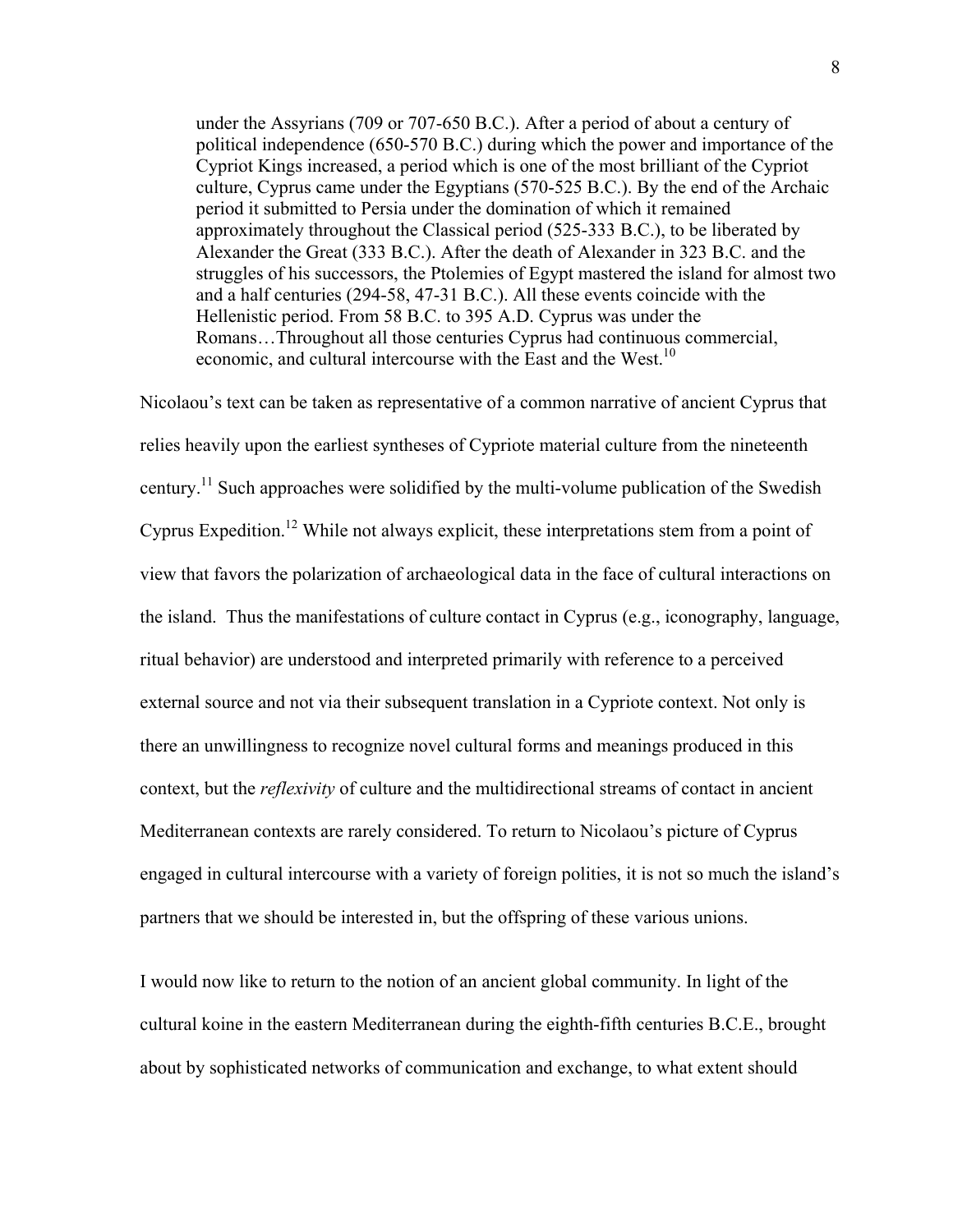Cypriote art be viewed as the by-product of some ancient form of globalization? For that matter, what does a theoretical model based on a modern concept such as globalization add to our understanding of ancient Cypriote culture?

Let us consider, for example, the following monument from the seventh century B.C.E. (**Figure 3**). Here a Phoenician sculptor has carved a votive pillar from Cypriote limestone, on which he invokes a Canaanite deity (Reshef) with the image of an Egyptian god (Bes). This monument illustrates well the *longue durée* of interactions within the region, as well as the complex relationship between culture, religion, and iconography that characterizes much of the archaeological record of Archaic and Classical Cyprus. Still, as a theoretical model, the assumption of globalized cultures is not entirely satisfactory. For example, while my description of the votive pillar from Kition, similar to the notion of globalization encapsulated in the opening quote, captures the variety of cultural forces at work in a particular moment, it simultaneously falls victim to many of the same essentializing trends that I am seeking to avoid. In both cases, a series of culturally-defined parts (English, Norwegian, German or Phoenician, Canaanite, Egyptian) is privileged over the much more culturally-meaningful whole. As is often the case, the descriptors used to reconstruct cultural complexity are garnished with an assumption of originary purity. In the case of ancient culture it is worth recalling that interactions across the Mediterranean have always yielded some degree of cultural, religious, and artistic hybridization. Such processes have often been associated with the *long durée* of ancient Mediterranean history and few, if any, would argue that perceived "Phoenician," "Canaanite," or "Egyptian" elements are not without their own hybrid foundations. Moreover, both modern and ancient notions of globalization inevitably presuppose the movement of ideas from a few large "lending" centers to smaller, outlying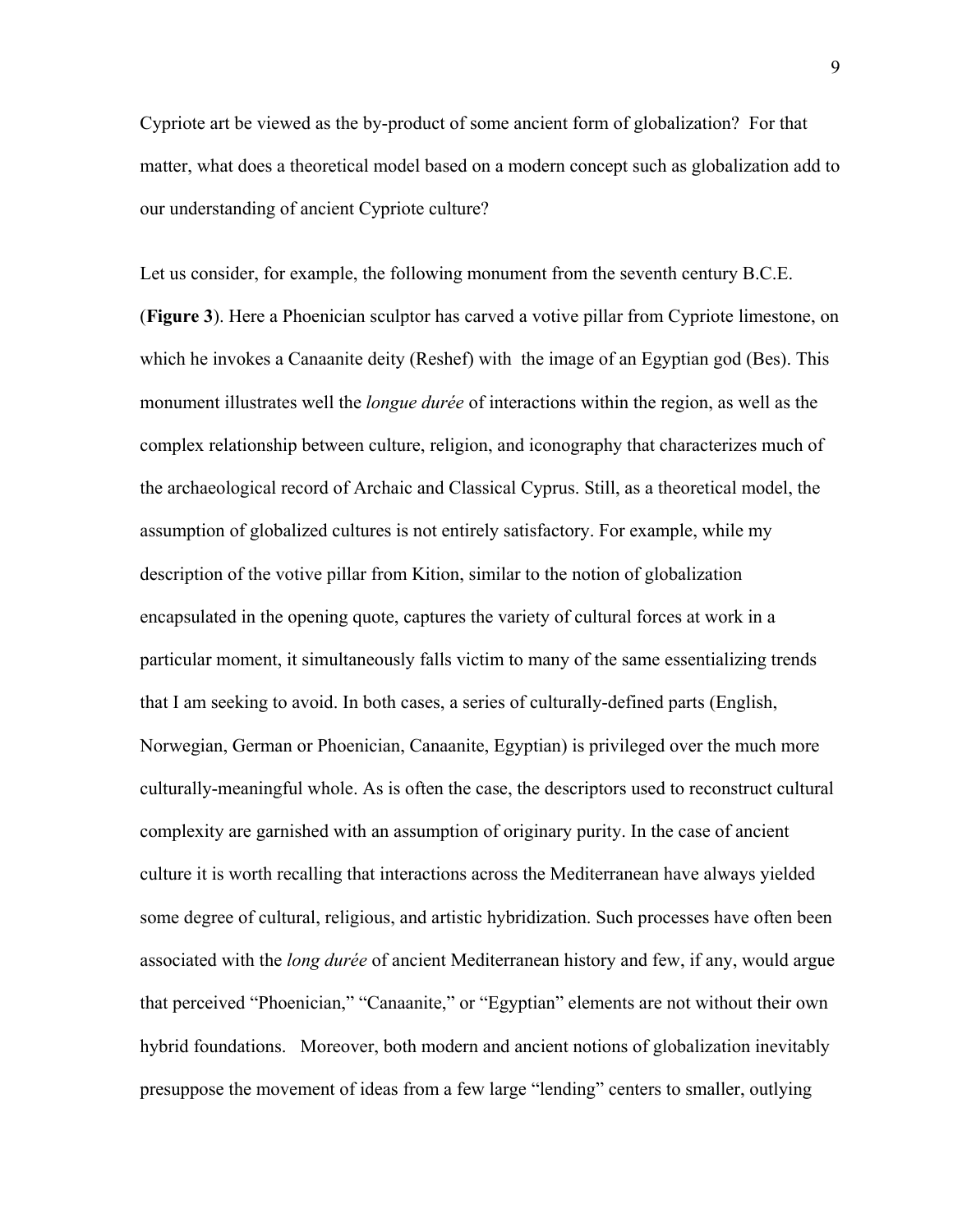"borrowers" in the periphery. While a concept such as globalization might lead us to recognize the multi-dimensional interaction of culture in zones of contact, it does not always account adequately for the productive capacity of that interaction. As Jonathan Hall has observed, commenting on the work of Michael Dietler, does a bottle of Coca-Cola in Africa represent the Americanization of Africa, or the Africanization of Coca-Cola?<sup>14</sup> In the case of Cypriote religious iconography, for example, discussions often focus on Hellenizing, Egyptianizing or Phoenicianizing processes as opposed to a "Cypriot-izing" of Greek, Egyptian, and Phoenician elements. By focusing on the internal or Cypriote response to cultural diversity on the island, we are better able to avoid culture-historical paradigms that favor hierarchical systems of reception and diffusion in the interpretation of foreign influence.

## **Image and Identity in Ancient Cypriote Religion**

An internal approach as outlined above seems especially warranted in the study of ancient Cypriote religion and iconography. In particular, my research focuses on a cluster of sanctuaries (e.g., Golgoi-*Ayios Photios*, Athienou-*Malloura*, Idalion, Potamia, Tamassos-*Frangissa*, and Lefkoniko) dedicated to a principal male divinity located in and around the fertile plains of the Mesaoria in central and eastern Cyprus (see Figure 2). Such sanctuaries and their associated artifacts were principal features of the religious and social landscape of ancient Cyprus and were almost assuredly connected to one or more of the local citykingdoms in the region. These sanctuaries are firmly established in the Archaic period and are characterized by relatively uninterrupted occupation throughout the Classical and Hellenistic periods down to the second or first centuries B.C.E. Sculptural dedications displaying a wealth of foreign iconography, as well multi-lingual inscriptions in Greek,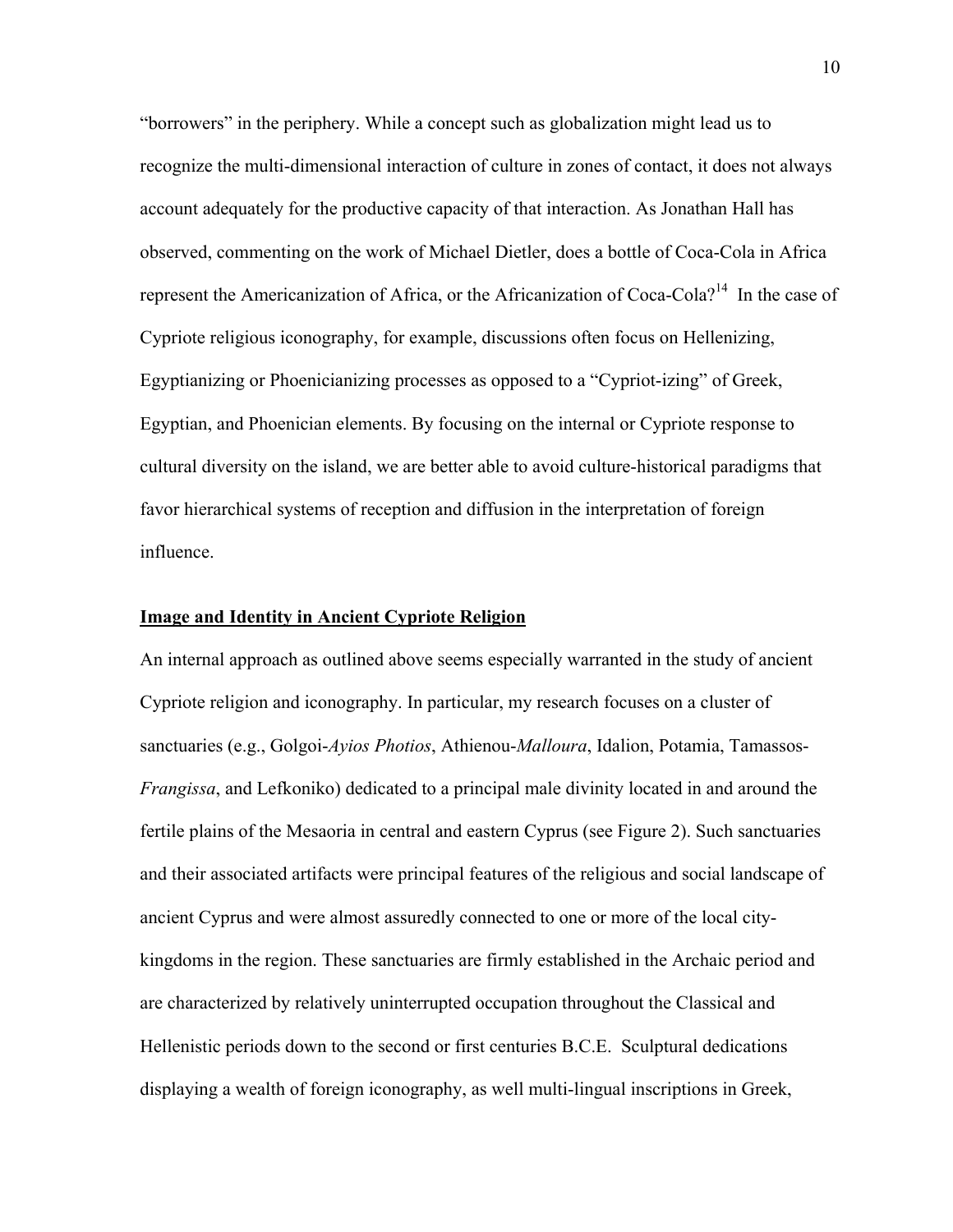Phoenician, and local scripts, testify to the intense movement of artistic and religious symbolism. Votive limestone and terracotta sculptures, dedicated in large numbers in sanctuaries throughout the island, were the primary mode of communication with the divinity. As such they often functioned simultaneously as thank offerings to insure present and future prosperity and as sculpted proxies for continuous worship—a practice well documented in Greek and Near Eastern religions.

These material remains of ritual activity and religious organization have played a prominent role in the reconstruction of not only identity, but also community in ancient Cyprus. While most of the votive sculptures represent generic facsimiles of the donors themselves, many portray the patron deity of the sanctuary; identifiable influences from Near Eastern, Egyptian, or Greek artistic traditions have often been isolated as evidence of ethnic division among participating groups across the religious landscape of Cyprus, even within the same sanctuary. The resulting model, however, often disengages the evidence for relative homogeneity in the material culture of the period. Likewise, the interpretation of religious rituals and iconography associated with the various sanctuaries reflects the scholarly preoccupation with isolating cultural differences among the various Cypriote communities. Consequently, many Cypriote sanctuaries are interpreted as host to a pantheon of foreign and local divine personalities. In the case of male divine images interpretations of iconography rely heavily on exacting identifications of attributes and associated theonyms and have subsequently failed to provide meaningful reference to broader religious or even sociopolitical contexts.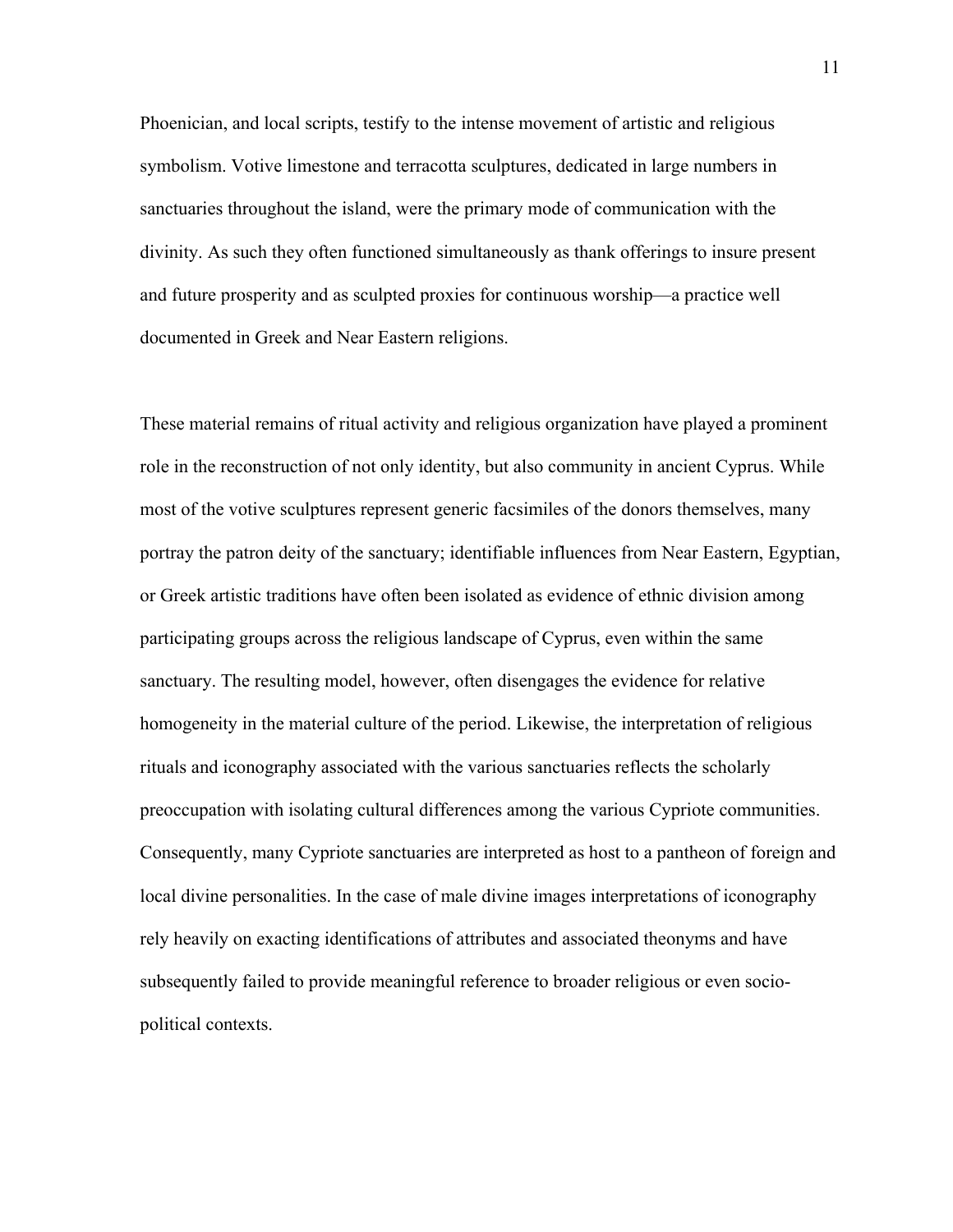#### **Postcolonial Theory and the Cultures** *In***-Between Cypriote Culture**

The shortcomings of such interpretations led me to explore contemporary postcolonial theory as an alternative model for thinking about the nuanced behavior of culture in Cypriote religion. In order to understand the relationship between cult, iconography, and identity in ancient Cyprus, it is necessary to move beyond the simple recognition of cultural influences and examine the response to these various episodes of interaction. The postcolonial concepts of *Third Space* and *hybridity* are useful tools of analysis for Cypriote cult, where the resultant material culture emerges from a zone of contact that is neither purely indigenous nor purely foreign, but somewhere in between. The hallmark of postcolonial inquiry is the recognition of the ambiguity that arises when culture is taken out of the realm of binary oppositions. The contemporary cultural theorist Homi Bhabha, a leading figure in postcolonial studies, has developed the notion of a Third Space as a means of foregrounding distinctions between cultural diversity and the products of cultural difference. Bhabha's Third Space represents a space of communication and negotiation in the midst of two or more extremes. As Bhabha puts it, the intervention of a Third Space

challenges our sense of the historical identity of culture as a homogenizing, unifying force, authenticated by the originary Past, kept alive in the national tradition of the People … It is that Third Space, though unrepresentable in itself, which constitutes the discursive conditions of ennunciation that ensures that the meaning of symbols of culture have no primordial unity or fixity; that even the same signs can be appropriated, translated, rehistoricized and read anew.<sup>15</sup>

Postcolonial critiques, which are grounded in the challenges put forth by Edward Said's *Orientalism* (1978), traditionally function within a modern socio-political context. However, scholars such as Peter van Dommelen and Carla Antonaccio have highlighted the value of postcolonial theory for classical archaeologists.<sup>16</sup> In a recent volume investigating the multiplicity of *Greek* culture, Antonaccio writes: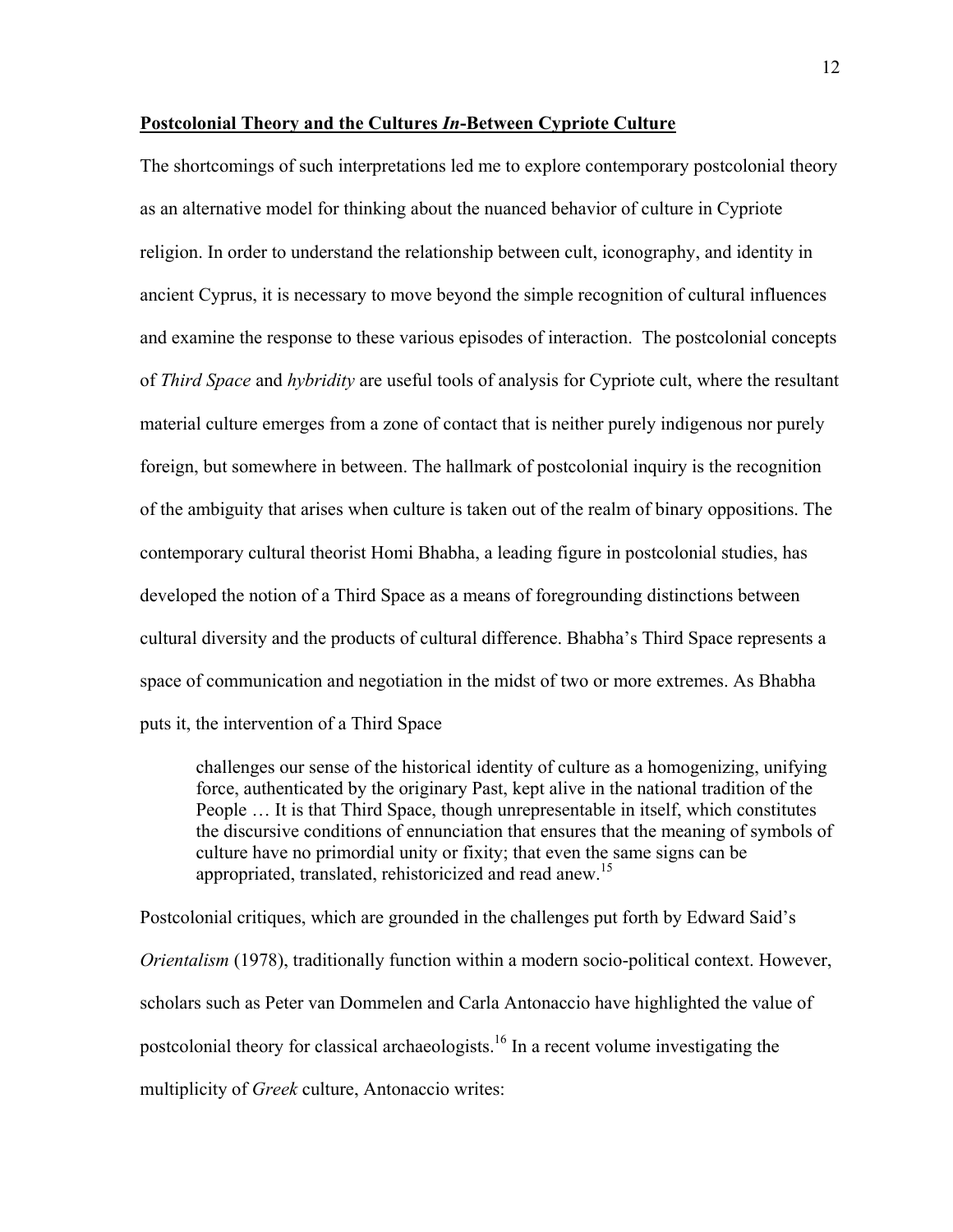such a framework has great appeal for the study of material culture in an ancient contact or colonial context that moves away from binary oppositions between Greek and Other, and the essentialism inherent in interpreting every Greek artefact as the material trace of a Greek person, and vice versa. $17$ 

The postcolonial framework has clear advantages for anyone wishing to reconstruct an archaeological narrative of Cypriote society and especially Cypriote religion, primarily because it highlights the complexity of exchange within dynamic zones of cultural contact. This is especially true for Iron Age Cyprus, which witnessed settlement by Greeks and Phoenicians, as well as subsequent episodes of economic and socio-political interactions with a variety of foreign polities. Carol Dougherty and Leslie Kurke have addressed the process of cultural exchange in the ancient world more generally and provided a valuable analysis of its complexity: "in the multiplicity of practices, members of different subcultures confront each other, clash, reconcile, and contest value and meaning, and that contestation forms the material record that is available to us."<sup>18</sup>

Hybridity, a term intimately related to Bhabha's Third Space, can be defined as the creation of transcultural forms in zones of contact that reject specificity and at the same time promote their own ambivalence.19 In a recent survey of postcolonial theory, Robert Young has discussed hybridity within the specific context of agency and artistic production. In discussing the genesis of the counter-cultural musical genre of Algerian Raï, Young emphasizes that the artists themselves "took elements from a wide range of existent cultural forms – sacred, secular, classical, popular – and represented them in ways that took them out of the conventional contexts into new kinds of cultural expression."20 Bhabha, too, has broadened the concept of hybridity to include artistic production: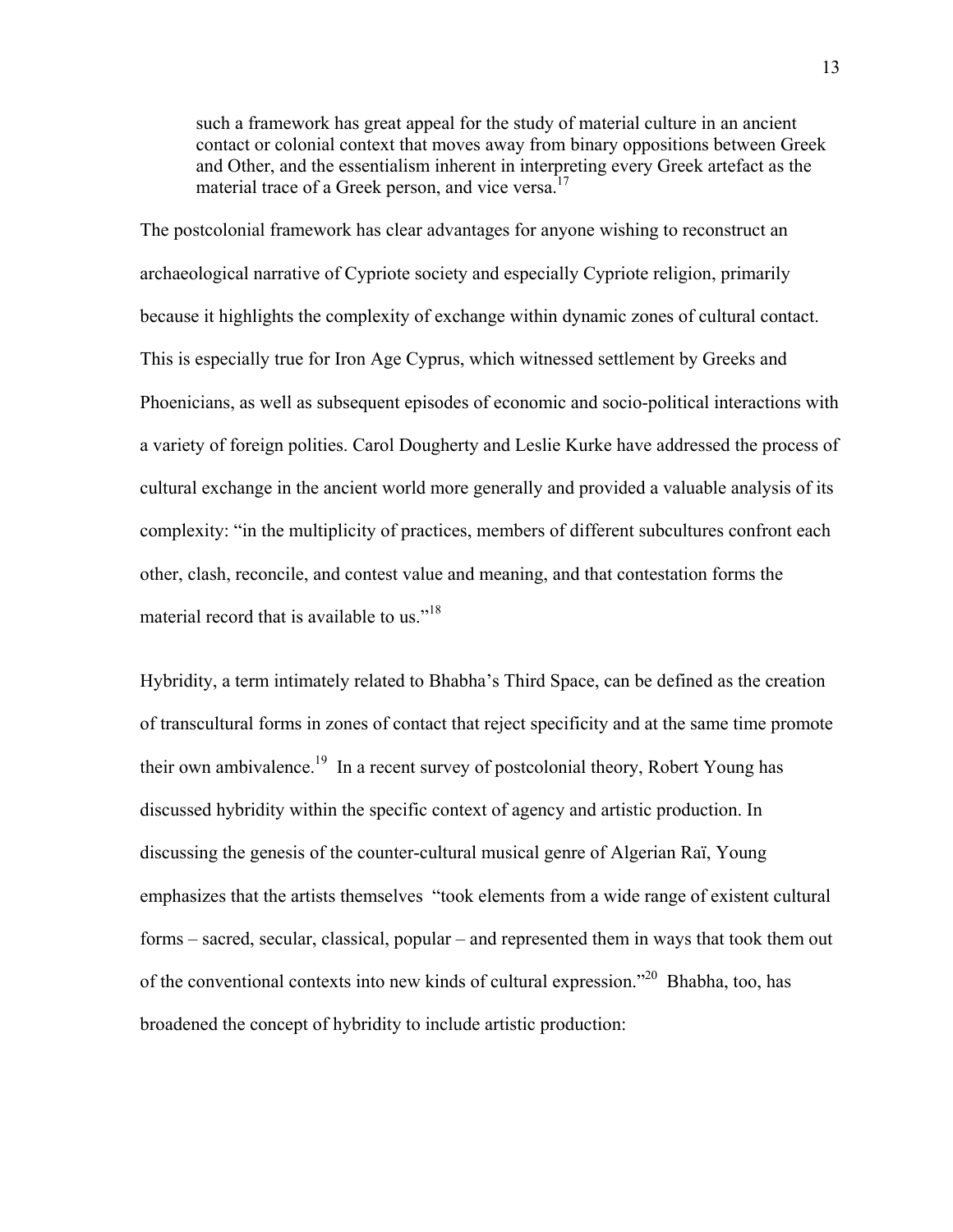The value of art lies not in its transcendent reach but in its translational capacity: in the possibility of moving between media, materials, and genres, each time both marking and remaking the material borders of difference....<sup>21</sup>

For the archaeologist, it is the productive and performative capacity of the Third Space that we must interrogate in order to understand fully the formation processes that produced the artifactual data available to us. Moreover, in the context of the ancient world, an analytical tool such as hybridity has obvious advantages for the study of archaeological data where culture is materialized. The iconography characteristic of Cypriote cult immediately signals the creation of new identities through the recombination and recomposition of existing referential modes—at once recognizable, yet equally incommensurable.<sup>22</sup> As Antonaccio has observed, "the question to answer is whether what we perceive to be distinct modes in various forms of material culture...can in fact be said to have been distinct in antiquity."<sup>23</sup>

The material remains of religious practice in Cypriote sanctuaries provide an excellent place to examine cultural hybridity and the products of artistic and cultural negotiation. Hybrid forms and recomposed identities are perhaps the most distinguishing feature of religious iconography in Cyprus during the first millennium B.C.E. To illustrate this point, we can look at one divine image characteristic of the late sixth and fifth centuries B.C.E. (**Figure 4**). The type features a male divinity donning the skin of a lion as a cape and headdress. The god advances forward in a smiting god position with the right arm raised to attack holding a club, and the left arm subduing a small lion. Clearly this god is a hybrid – his attributes and stance are easily documented as translations of existing iconographical modes common in the Aegean and eastern Mediterranean. The lion skin and club are trappings familiar from the milieu of contemporary Greek art; likewise, the active stance, smiting attack, and mastered lion can be traced to the Near Eastern coast and beyond. As the product of cultural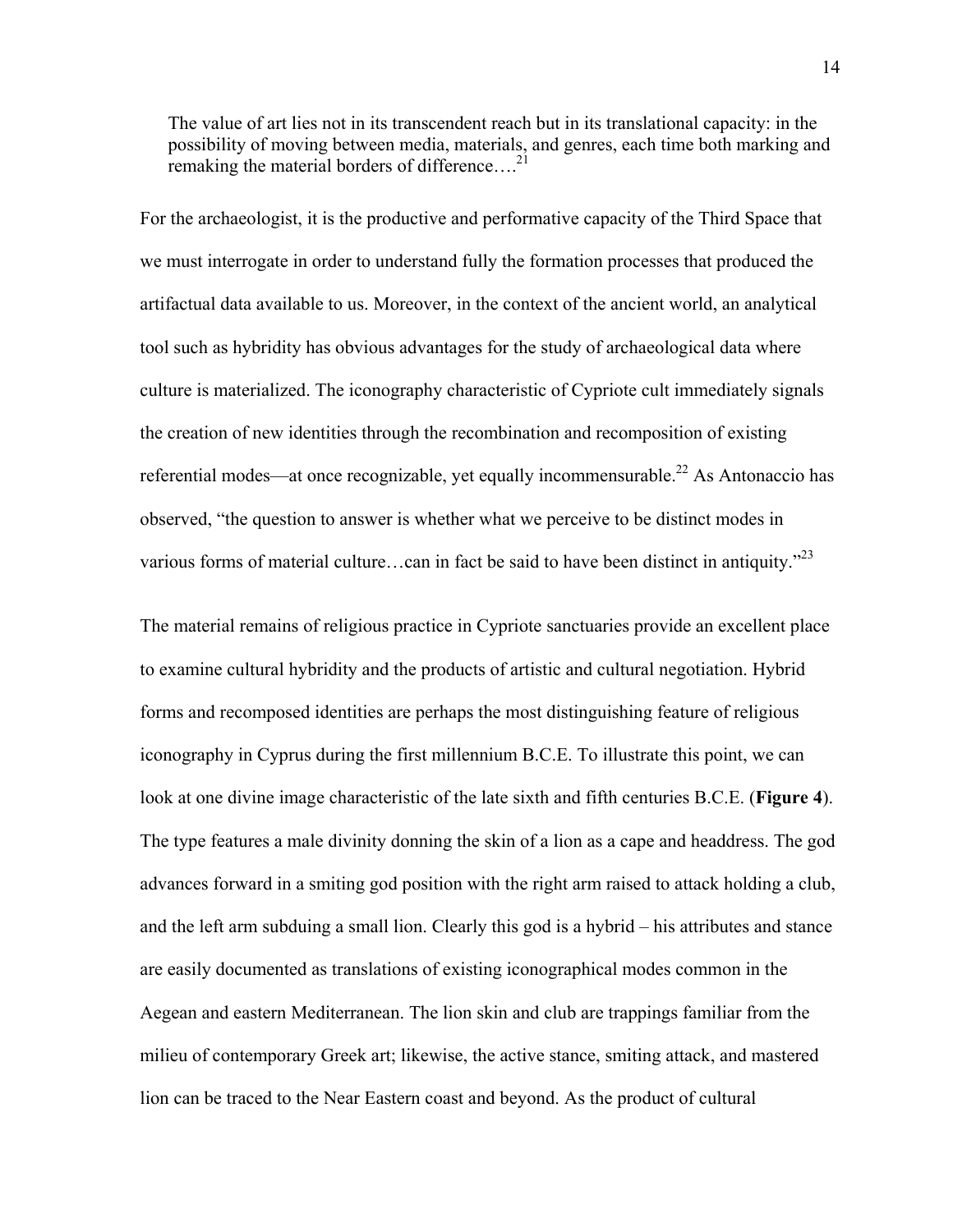negotiation, artistic agency, and religious translation, the figure is conspicuously familiar, yet nonetheless difficult to label. Still, on the surface at least, we are forced into simplified interpretations of the meaning of this iconography in antiquity. The type illustrated here is often referred to as "Cypriote-Herakles" or "Herakles-Melqart." Without any epigraphical evidence for the worship of Herakles in Cyprus or any direct evidence to connect this image with the Phoenician divinity Melqart, however, it is perhaps better to refer to him as the Master of the Lion.

When viewed through the lens of postcolonial theory and the subtleties of hybridity, the Master of the Lion is freed from the limitations of essentializing labels and emerges as a novel identity navigating the boundaries between cultural communities. The presence of this hybrid form in the archaeological record reflects the predisposition of Cypriote artists to appropriate foreign symbols into a local religious tradition; in a way, the artists themselves helped structure a Third Space of "communication, negotiation and, by implication, translation" in Cypriote religion.<sup>24</sup> As a result, the relative success of this image is now solely dependent upon its ability to negotiate meaning in the context of a Cypriote sanctuary and its patrons, regardless of any original significance. The simple shift in nomenclature, as proposed above, isolates the most significant aspect of this iconography: the mastery over lions in the form of the skin, as well as the small lion held in the left hand. Likewise, it situates him more confidently within a broader ideological trend in Cypriote cult typified by the emergence of the Master of the Animals, or what I have elsewhere coined the *Potnios Theron*, in Cypriote religious iconography during the first millennium B.C.E.<sup>25</sup> In his capacity as a master of animals—and by extension, as master over the forces of nature—the distinct iconography of this figure reinforces his role as both a guardian and a guarantor of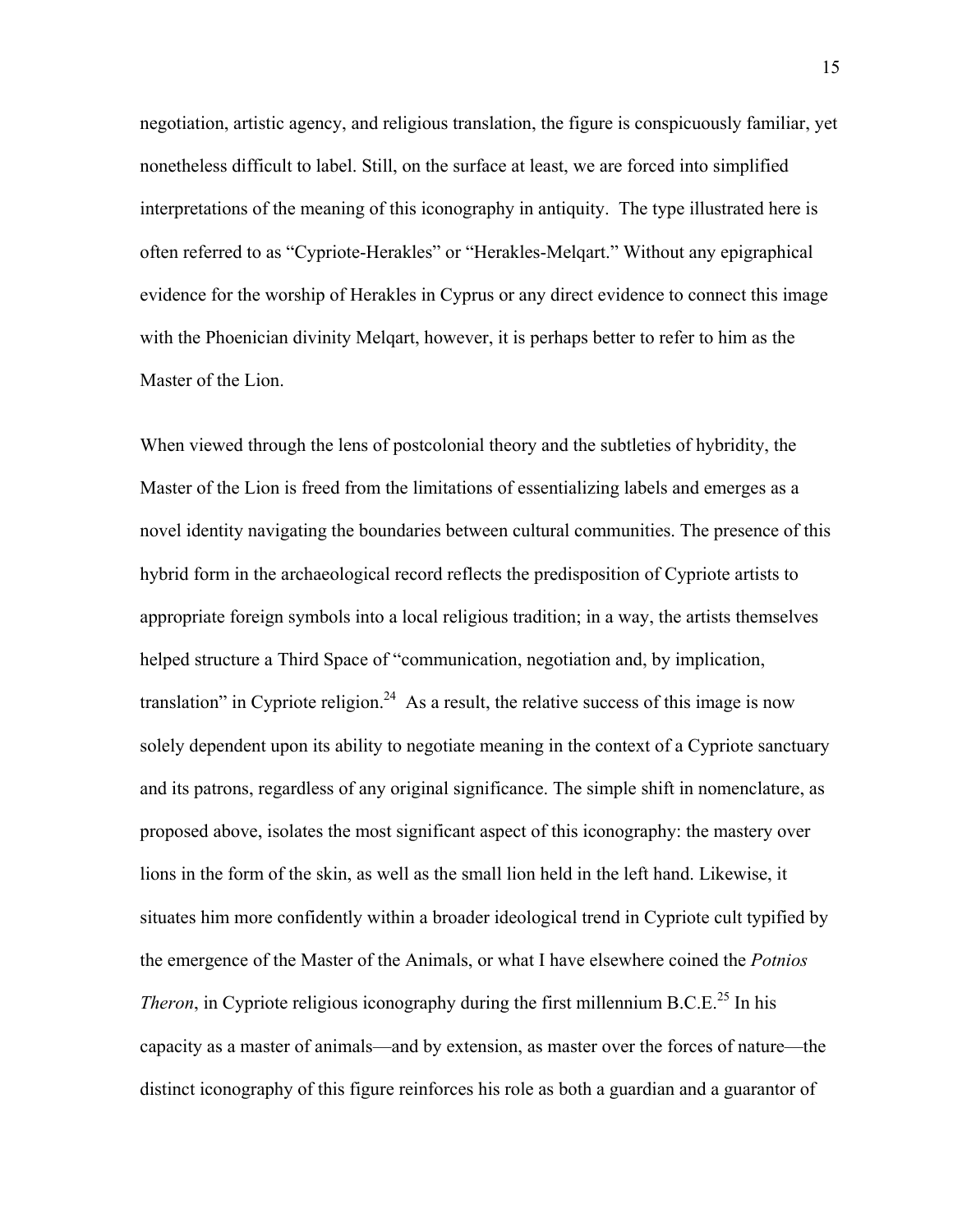prosperity. At the same time, the imaging of this deity responds to a specific cultural and physical landscape on Cyprus, especially among the communities within and around the agricultural plains of the Mesaoria in central Cyprus.

We need not look far to explain the popularity of this divine iconography. The god, as *potnios theron*, personified a potent force for insuring future prosperity in the fields, in the folds, and at home, while also offering protection in the manner of a divine shepherd. But we should also consider the significance of this deity in light of the topography of sanctuaries dedicated to him. Established in the midst of Cyprus's agricultural heartland, many of the sanctuaries dedicated to the *potnios theron* were located outside the urban center and thus also served a rural population. The power of the god, in his ability both to control and, if necessary, conquer natural forces would certainly have appealed to farmers, shepherds, soldiers and merchants alike. The preference for this deity and the divine spheres of power, protection, and prosperity he embodied surely represented the collective goals of ancient Cypriote worshippers regardless of their particular cultural roots or social status. The entanglement of varying iconographical traditions in the midst of cultural difference perhaps solidified this religious *koine* in the Cypriote Mesaoria and provided a visual counterpart to the combined needs of local worshippers. It was through the very practice of cult and its associated iconography that existing cultural and socio-political boundaries began to be blurred.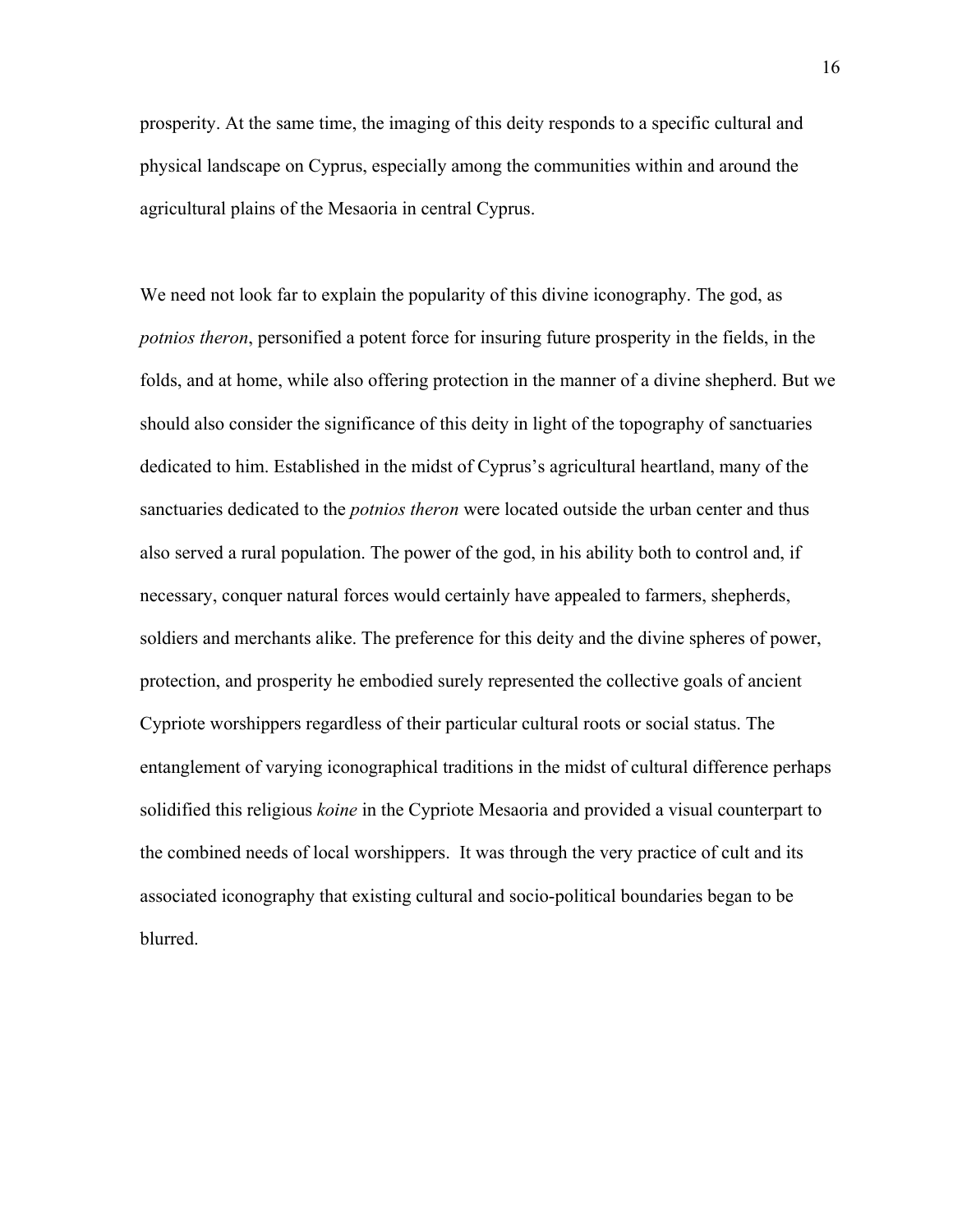#### **Postscript: Hybridty, Representation and the Reflexivity of Culture**

Having rescued this image from the baggage of culturally-defined labels, we are now able to see more clearly the open-ended movement of culture. For as quickly as our Master of the Lion was settled into the sacred landscape of Cyprus, he reentered the Third Space of Mediterranean interactions and emerged re-constituted and re-defined, translated into new cultural contexts such as the Phoenician sanctuary of Amrit (ancient Marathus) on the Levantine coast (see Figure 1). Here, a cache of Cypriote sculptures, including many in the guise of the Master of the Lion, were dedicated during the sixth and fifth centuries  $B.C.E.<sup>26</sup>$ The material, form, and iconography of these statues can all be traced back to Cyprus. Thus we see the nuanced behavior of cultural signs and artistic practice; the presence of the Master of the Lion at Amrit reveals a Cypriote hybrid born from the intercourse of (at least) two hybrid cultures (Greek and Phoenician) and reborn again on the Levantine coast. This movement of culture illustrates what Kurke and Dougherty have called the *reflexivity* of cultural exchange, where

elements absorbed into another culture and transformed within it may then also affect their function or configuration within the original culture in an ongoing and reciprocal negotiation.<sup>27</sup>

In this case, Near Eastern elements that had been absorbed and transformed in a Cypriote religious context, have returned to their source – fully reconfigured – in order to communicate a new identity and navigate new cultural boundaries.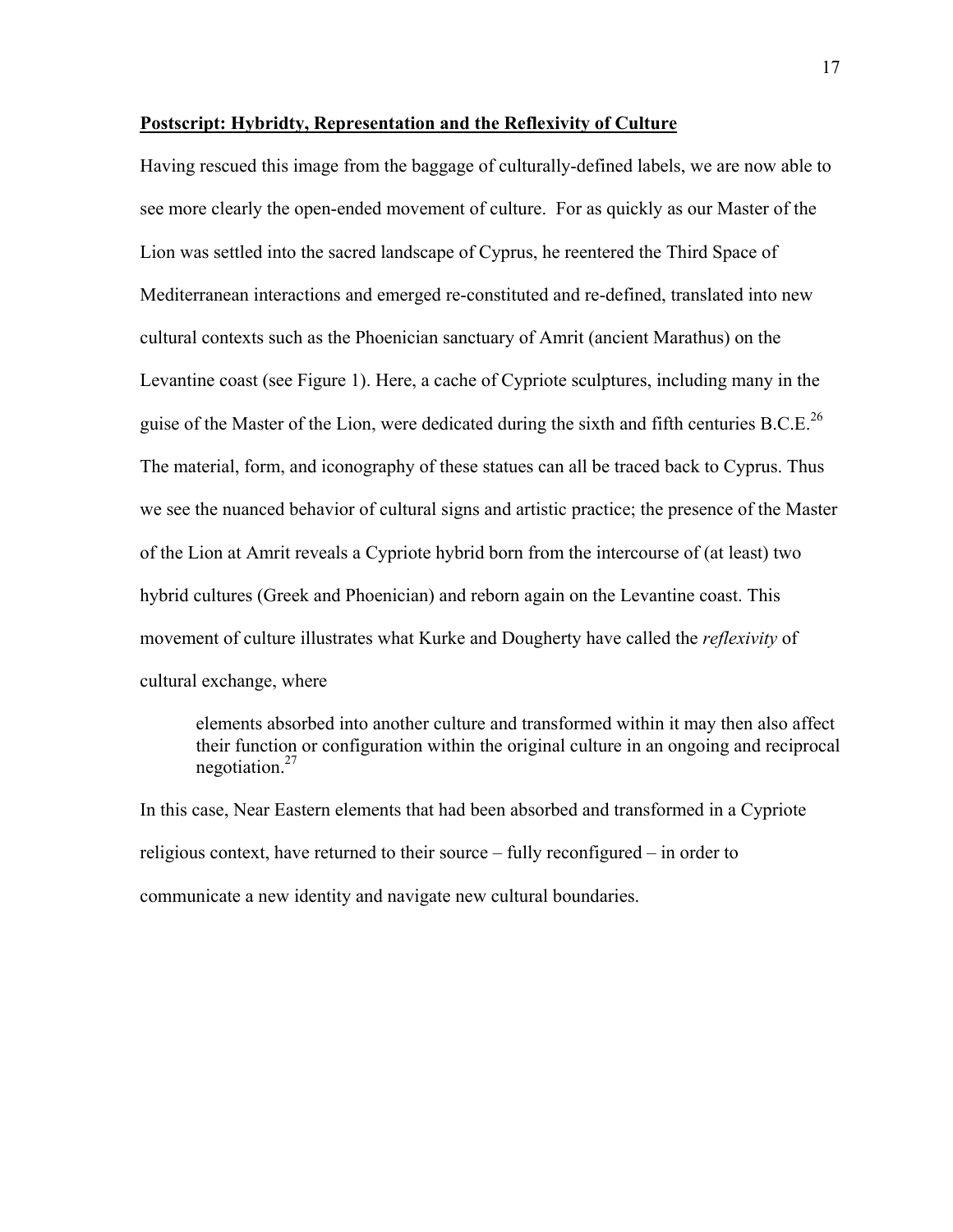

**Figure 1**: Map of the Eastern Mediterranean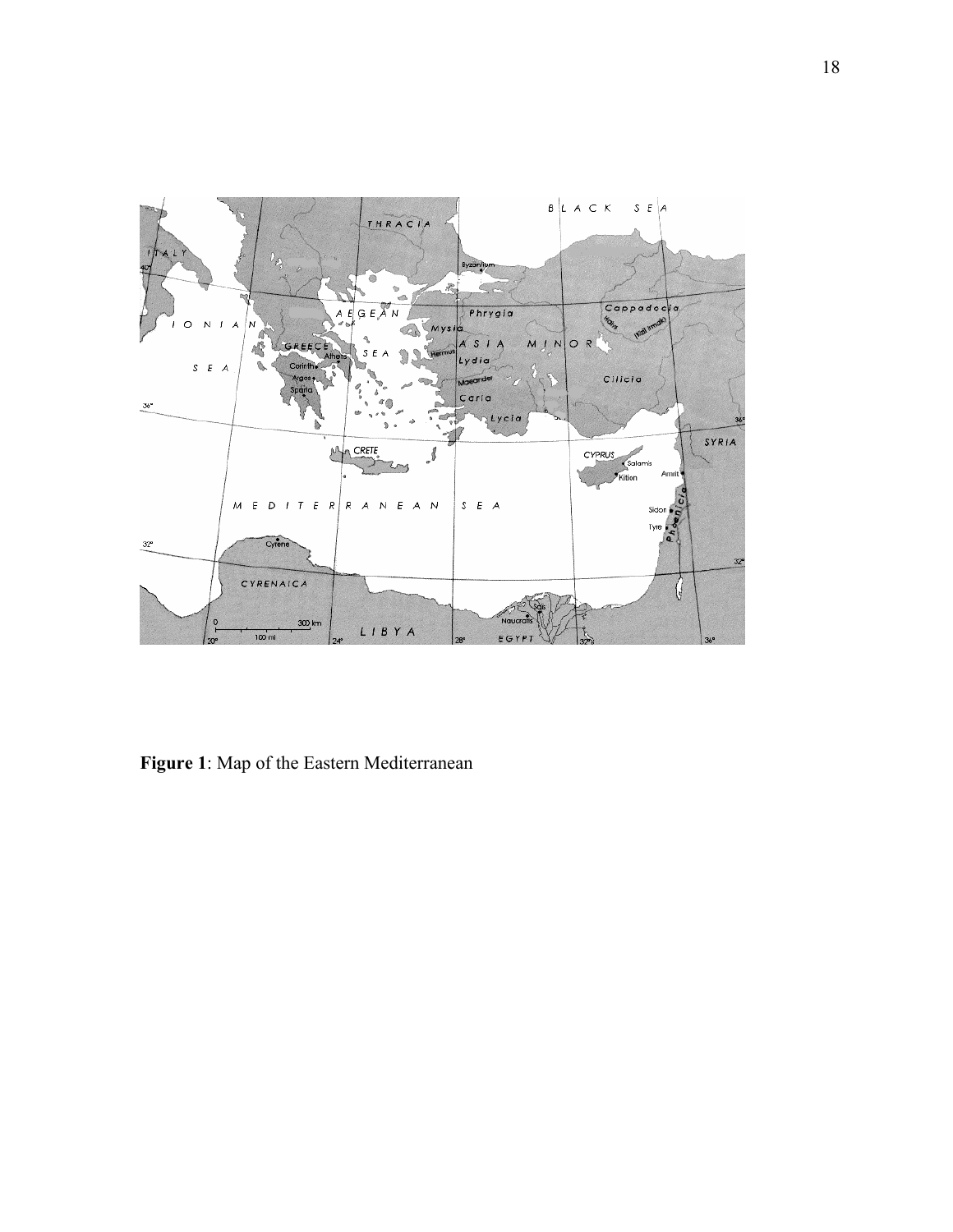

**Figure 2**: Theoretical boundaries of the Cypriote city-kingdoms in the Archaic period showing principal urban centers, as well as rural sanctuaries. (After Rupp 1989, fig. 38.5; reproduced with permission of the author).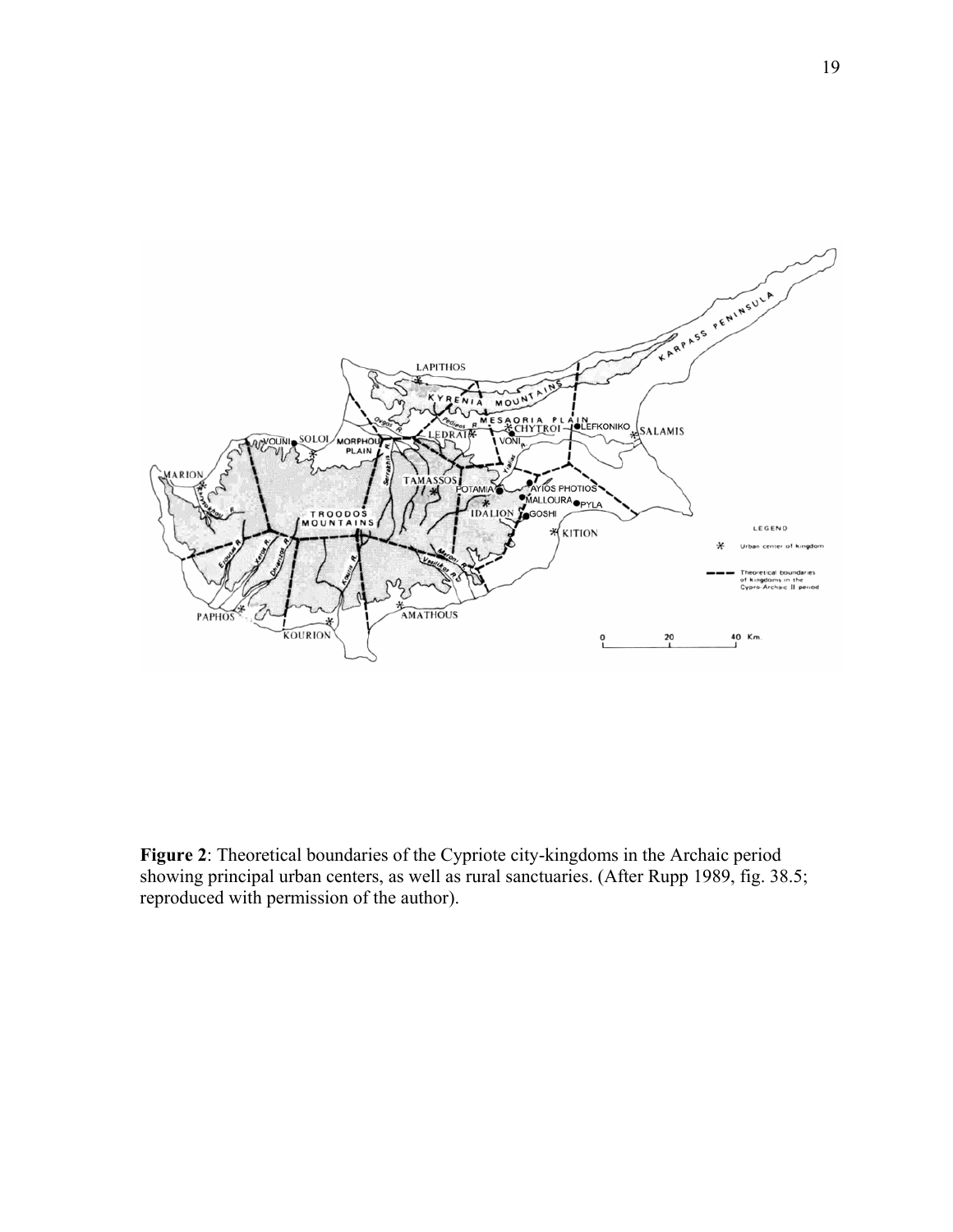

of Bes from Palaikastro. H: (cippus) 40 cm (head) 28 cm. c. 650 B.C. Inv. no. AM 1196 + AO 4411; Musée du Louvre, Paris. (Photo courtesy of the Département des antiquités orientales du Musée du Louvre)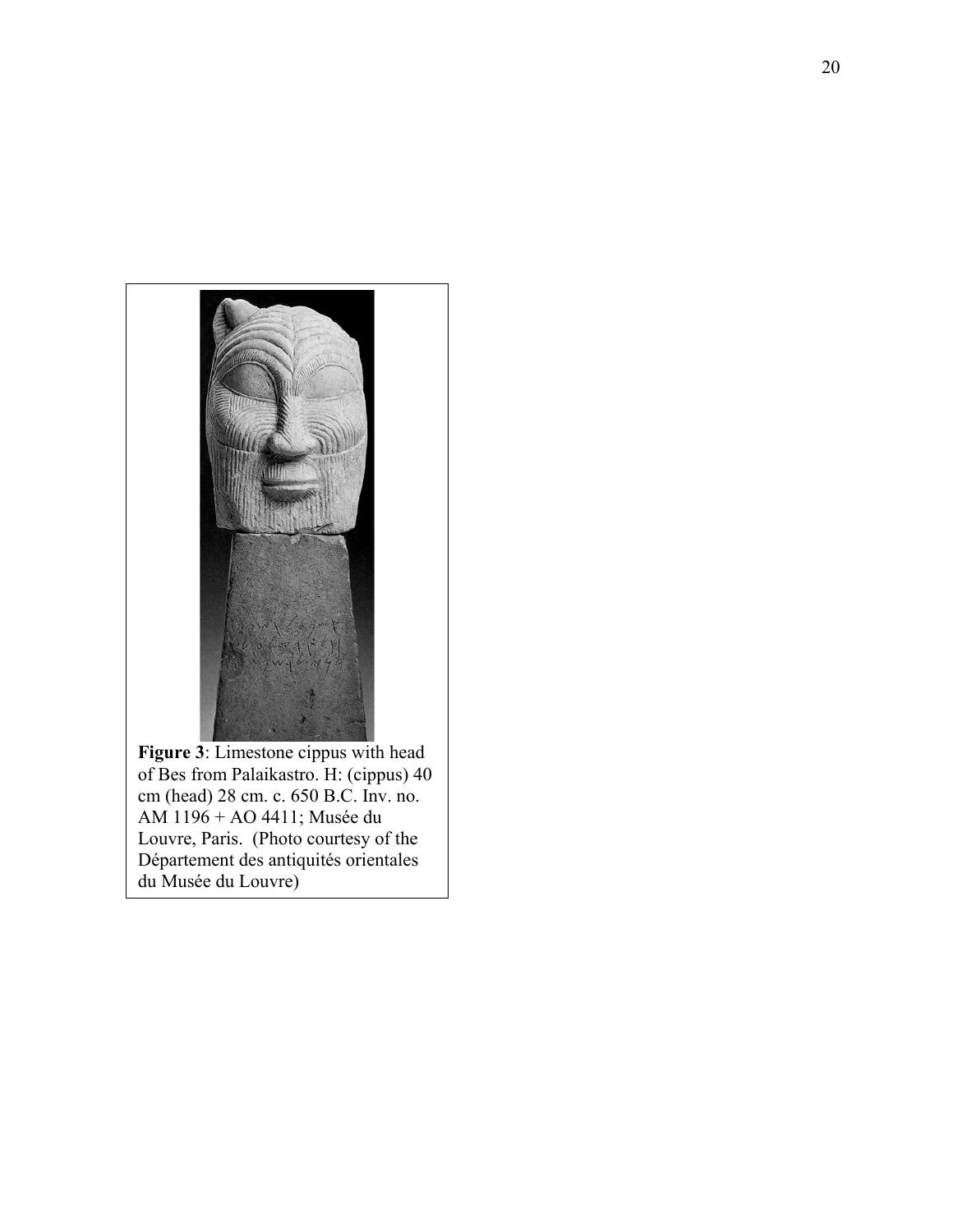

**Figure 4**: Limestone statuette of *Cypriote-Herakles* from Idalion. H: 55 cm. ca. 490-470 B.C. Inv. no. AM 641; Musée du Louvre, Paris. (Photo courtesy of the Département des antiquités orientales du Musée du Louvre)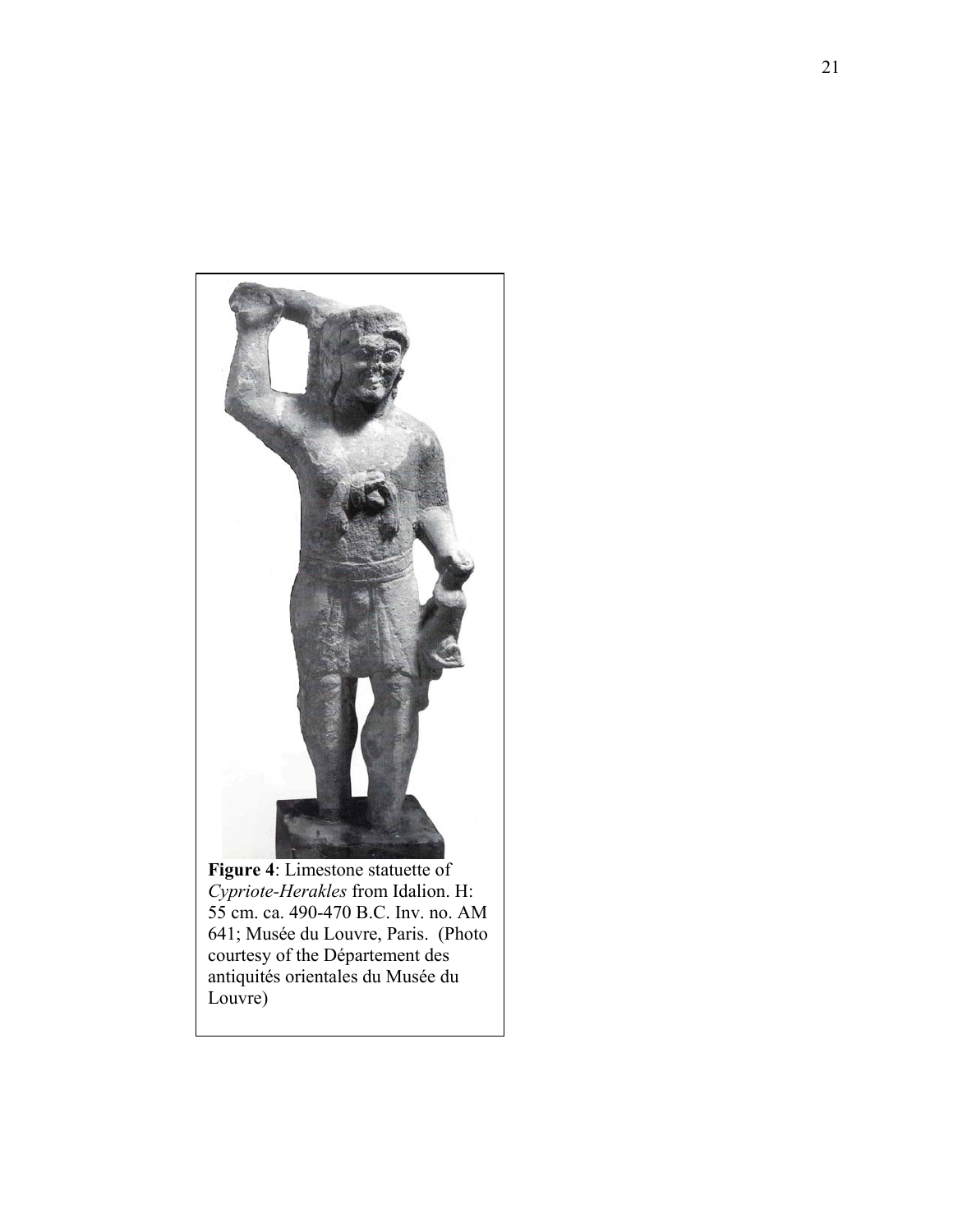<sup>1</sup> J. Nederveen Pieterse, "Hybridity, So What? The Anti-Hybridity Backlash and the Riddles of Recognition," *Theory, Culture & Society* 18 (2001), 237 (n. 16).<br><sup>2</sup> Ibid.

 $\overline{a}$ 

<sup>3</sup> It should come as no surprise that scholars of ancient material culture have invoked notions of globalization in their interpretation of the archaeological record; for a recent discussion, with particular attention to Cyprus (albeit in the Bronze age), see S. Sherratt, "The Mediterranean Economy: 'Globalization' at the End of the Second Millennium B.C.E.,' in W. G. Dever and S. Gitin (eds.), *Symbiosis, Symbolism, and the Power of the Past: Canaan, Ancient Israel, and Their Neighbors from the Late Bronze Age through Roman Palaestina* (Winona Lake, IA, 2003), 37-62.

 $4^4$  On the "thin coherence of culture," see W. H. Sewell, Jr. "The Concept(s) of Culture," in V. E. Bonnell and L. Hunt (eds.) *Beyond the Cultural Turn: New Directions in the Study of Society and Culture* (Berkeley, 1999), 49- 50. Cf. the comments on the *longue durée* of cultural hybridity in Nederveen Pieterse, "Hybridity, So What?," 220-1.

5 P. Horden and N. Purcell, *The Corrupting Sea. A Study of Mediterranean History* (Oxford, 2000) and B. Knapp and E. Blake (eds.), *The Archaeology of Mediterranean Prehistory* (Oxford, 2005). 6 <sup>6</sup> Knapp and Blake, *Mediterranean Prehistory*, 15.

 $7$  The debates surrounding the foundation date and subsequent development of the Cypriote city-kingdoms remains a "hot-button" issue in Cypriote archaeology. The bibliography is extensive. For a recent, balanced appraisal of this period with relevant bibliography, see M. Iacovou, "From Ten to Naught: Formation, Consolidation and Abolition of Cyprus' Iron Age Polities," *Cahier du Centre d'Études Chypriotes* (2002), 73- 87.

<sup>8</sup> The map is illustrated in D. Rupp, "Puttin' on the Ritz: Manifestations of High Statue in Iron Age Cyprus," in E. Peltenburg (ed.), *Early Society in Cyprus* (Edinburgh, 1989), 336-62 and is used here, slightly modified, with permission from the author.

9

<sup>9</sup> A. Reyes, *Archaic Cyprus: A Study of the Textual and Archaeological Evidence* (Oxford, 1994), 11-22. <sup>10</sup> I. Nicolaou, "Cypriots in the East and West. Foreigners in Cyprus (Archaic to Roman Period)," in V. Karageorghis, ed. *Acts of the International Archaeological Symposium "Cyprus Between the Orient and the* 

*Occident"* (Nicosia, 1986), 424.<br><sup>11</sup> On nineteenth and early twentieth century interpretations of cultural difference in Cyprus, see D. B. Counts,<br>"Prolegomena to the Study of Cypriote Culture," *Cahier du Centre d'Étude* 

<sup>12</sup> E. Gjerstad, et al. *The Swedish Cyprus Expedition* I-IV (Stockholm, 1934-1972). The shortcomings of such views of Cypriote history have not gone unnoticed, Reyes (*Archaic Cyprus*) questioned the extent to which the archaeological record of Cyprus provides direct evidence for periods of foreign domination. His call for a less essentialized history has been influential; for example, see the comments on supposed Assyrian and Egyptian "domination," respectively, in V. Karageorghis, *Early Cyprus: Crossroads of the Mediterranean* (Los Angeles, 2002), 151-3 and 195-7.

14 J. Hall, "Culture, Cultures and Acculturation," in R. Rollinger and C. Ulf (eds.) *Griechische Archaik: Interne Entwicklungen, Externe Impulse* (Berlin, 2004), 44. See also M. Dietler, "Consumption, Cultural Frontiers, and Identity: Anthropological Approaches to Greek Colonial Encounters," in *Confini e frontiera nella Grecita* 

*d'Occidente* (Naples, 1999), 475-501.<br><sup>15</sup> H. Bhabha, *The Location of Culture* (London, 1994), 37. Cf. H. Bhabha, "Third Space: An Interview with<br>Homi Bhabha," in J. Rutherford (ed.) *Identity: Community, Culture, Differ* 

<sup>16</sup> C. Antonaccio, "Hybridity and the Cultures within Greek Culture" in L. Kurke and C. Dougherty (eds.) *The Cultures within Greek Culture* (Cambridge, 2003), 57-74. Postcolonial theory has most recently been referenced by K. Lembke in her discussion of votive offerings found at the Phoenician sanctuary at Amrit in *Die* 

<sup>&</sup>lt;sup>\*</sup> I would like to take this opportunity to express my appreciation to the director and staff of the Center for 21<sup>st</sup> Century Studies at UWM for providing an intellectually stimulating and congenial environment during my tenure as a research fellow. I am also grateful to my colleagues who served as Fellows during the 2004-2005 academic year; conversations during seminars, or just in the hallways, were always appreciated. Finally, I would like to thank Daniel Sherman for the invitation to publish this essay within the Center's *Working Paper* series, as well as for many useful suggestions he and Rutger van Dijk offered regarding the manuscript during its preparation.